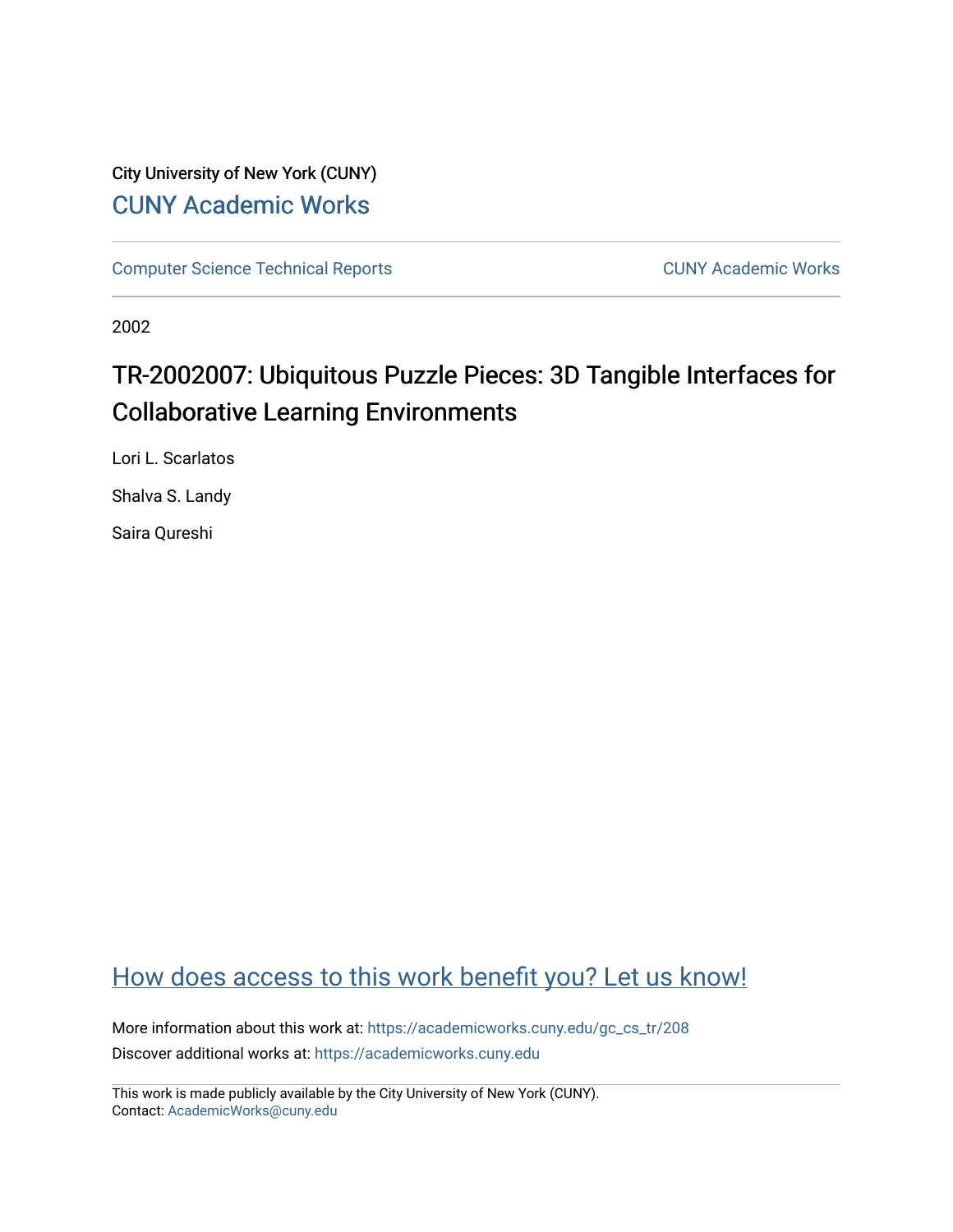# **Ubiquitous Puzzle Pieces: 3D Tangible Interfaces for Collaborative Learning Environments**

*Lori L. Scarlatos, Shalva S. Landy, Saira Qureshi* Department of Computer and Information Science Brooklyn College, CUNY 2900 Bedford Ave. Brooklyn, NY 11210,USA Tel: 1-718-677-6170 E-mail: lori@sci.brooklyn.cuny.edu

#### **ABSTRACT**

3D puzzles provide valuable opportunities for both individuals and groups of people to explore, learn, and create in a natural way. In educational settings, learners using these tools can benefit from occasional intervention by a knowledgeable "guide on the side". In our project, Tangible Interfaces for Collaborative Learning Environments (TICLE), we are exploring innovative ways of enabling a computer to take on that role as children manipulate physical puzzle pieces.

In this paper, we describe recent work on a system for tracking and responding to manipulations of 3D puzzle pieces. This work is unique in that we have developed 1) strategies for tracking multiple wireless objects in a true 3D space, and 2) translation- and rotation-invariant representations of the 3D puzzle state that are used to trigger appropriate responses. We describe how these strategies and representations are used in a system that "watches" as children play with a Soma cube puzzle.

**KEYWORDS:** Tangible interface, ubiquitous computing, collaborative learning, educational applications, K-12 math and science education, puzzles, Soma cube, stereo vision, sensors, guide on the side.

#### **INTRODUCTION**

Blocks and 3D puzzles provide people of all ages and abilities with invaluable opportunities to explore, learn, and create in a natural way [5, 14]. Young children learn about their world by manipulating objects within it. Older children can develop a better understanding of spatial relationships and mathematical concepts by playing with puzzles. Occupational therapists give blocks and puzzles to people whose functions have been impaired by physical illness or injury, to help them develop their cognitive, perceptual, and problem solving skills. For animators, architects and designers, physical models aid the creative process by helping them to better visualize and analyze their creations. In all cases, the opportunity to work collaboratively is an added benefit of working with physical objects.

In learning situations, however, students working with physical objects sometimes need the intervention of a teacher or knowledgeable guide. This "guide on the side" can reinforce key concepts, provide encouragement, get learners to think in innovative ways, and help keep them focused on the task at hand. Yet in these days of shrinking budgets, instructors are rarely able to provide that level of attention; they simply have too many students. What these instructors need are teams of teachers' aides to keep all of their students on track while they (the real teachers) are working with other students.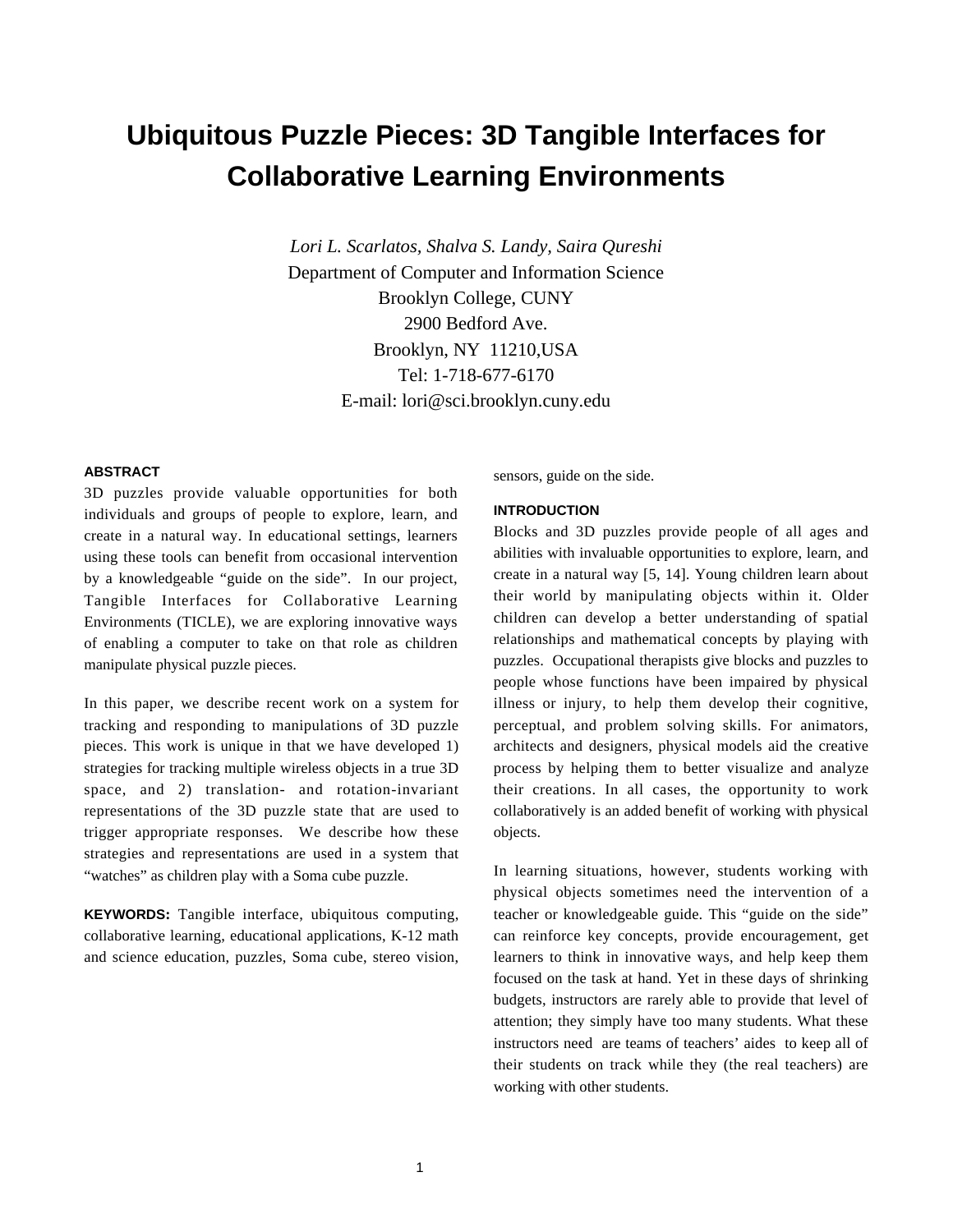In answer to this need, we are developing Tangible Interfaces for Collaborative Learning Environments (TICLE). This project strives to create computer-based "guides on the side" that "watch" as children play with physical puzzles, and offer help or suggestions as needed. Our approach is to regard the physical puzzle pieces as elements of a tangible interface. With this system, children are free to explore and collaborate without having to share a computer or learn to manipulate 3D objects using a mouse. Yet they can still benefit from the computer's instruction as needed (and only when they want it). Previously, we had successfully implemented and tested a 2D Tangram puzzle using this approach [12, 13].

In this paper we present our most recent work, which extends these ideas to the third dimension and applies them to a Soma Cube puzzle. This work is unique in that we are tracking multiple wireless 3D objects simultaneously in a small space. Here, we present two approaches to this problem. We have also developed novel representations for the state of the 3D puzzle, which are translation- and rotation-invariant. These representations enable our system to select appropriate hints, give encouragement as progress is made, and offer congratulations when the solution is found. We describe how these techniques are applied to one particular 3D puzzle, the Soma cube.

Although our focus has been on learning math concepts with puzzles, the ideas presented here will readily extend to many other applications. Potential applications include puzzles used by occupational therapists, models used to teach science concepts, and design tools for animators, architects, and designers. Applying our techniques to these other applications will be addressed in our future work.

# **BACKGROUND**

As we looked into the range of possible techniques for tracking 3D puzzle pieces, we found two approaches to be promising. One is to use stereo vision; the other is to use sensors with wireless communication.

# **Stereo Vision**

Human beings use a variety of senses to learn about the three-dimensional world we live in. Yet most people rely primarily on our sense of sight, or vision. Because our eyes are separated by a few centimeters, each eye sees a slightly different image which is sent to the brain for processing. The mind combines the two images by matching up the similarities and adding in the small differences. This threedimensional perception is useful in making judgments about distances, angles, shapes, volumes, and spatial relationships. Like human binocular vision, stereo vision uses two cameras to capture images of the world; stereo algorithms reconstruct the structure of the scene. The greatest difficulty in stereo vision is something that people do quite naturally: identifying correspondence in the two images.

Stereo vision has many application areas, including measurement and controls for industry, biological sciences, and surveillance and security. For example, José is a visually guided mobile robot that can safely map, explore and navigate unknown indoor environments [8]. It uses three identical wide angle cameras and a frame grabber to capture images that are sent via a radio modem to a host computer for processing. Here, stereo vision enables the robot to operate in unknown, unstructured environments. As another example, the Mechatronic Systems and Robotics Research Group at the University of Surrey is developing robotic stereo head systems for autonomous robot control and augmented reality [7]. Here, too, stereo vision is used to intelligently derive information about a scene, guide a robot through an unknown space, and enable the robot to accomplish a variety of tasks (requiring object recognition) once the robot gets there. Point Grey Research, Inc.'s proprietary Digiclops Stereo Vision System is a full software-hardware solution for real-time applications such as 3D object modeling, face recognition, gesture interfaces, and people tracking in surveillance systems [11].

Stereo vision has also been used extensively to do motion tracking for animation. Here, multiple cameras track the paths of tags placed at key positions on human actors. This technology is continually being enhanced. For example, Utsumi et al. [17] have developed a system for integrating data from non-synchronous cameras. They use an understanding of the human model to help decide which camera view to use. Their system has the advantage of scalability, in terms of both observable region and number of observation nodes, because the cameras don't need to be synchronized.

# **Sensor Solutions**

Although some tangible interface projects have used computer vision to track objects on a 2D surface [12, 16], many others explore alternative ways of sensing where the elements of the tangible interface are. Anderson et al. use modified Lego bricks that have circuit boards inside to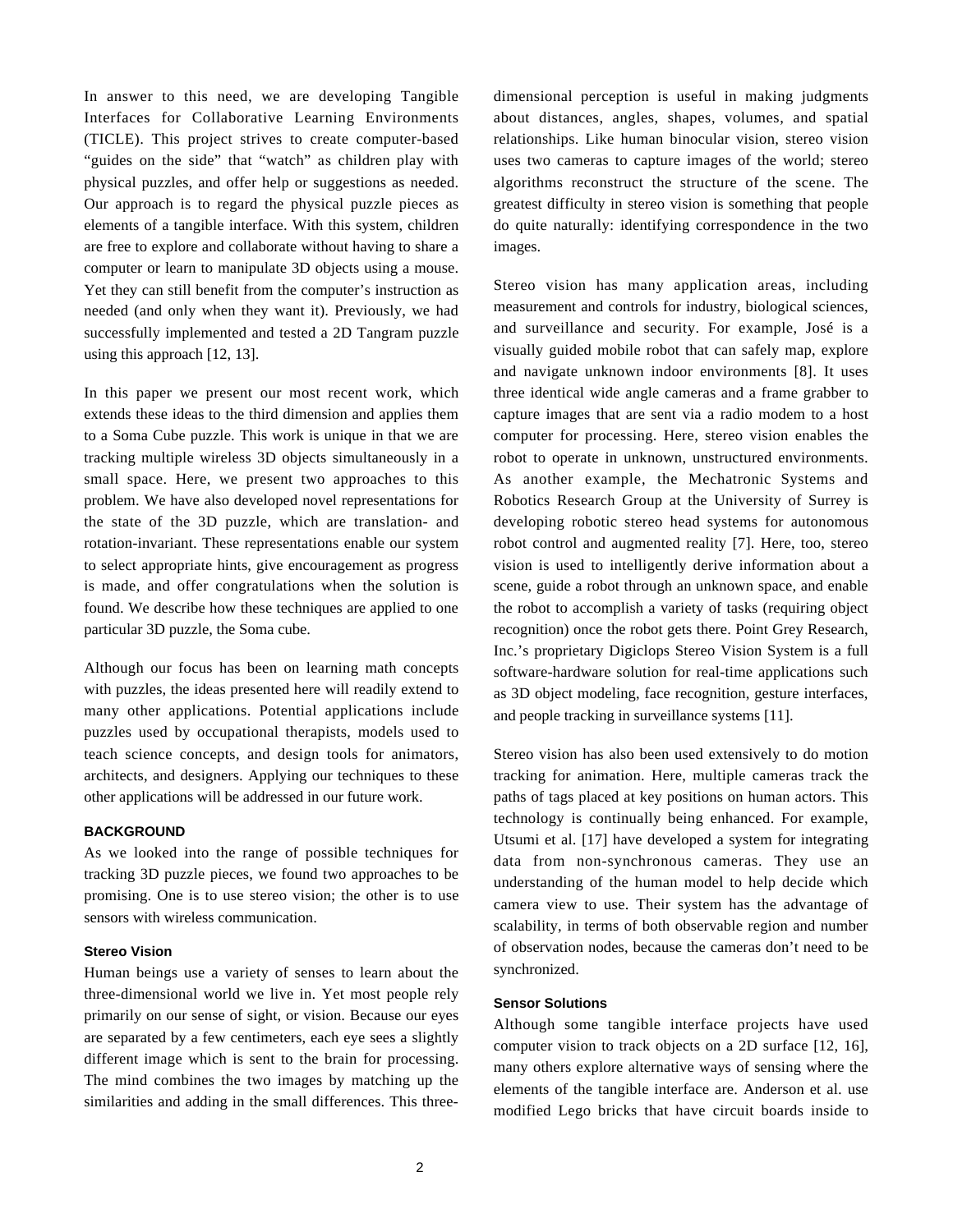build objects that the computer can recognize [1]. Electricity is sent through the bricks in such a way that determines the shape of the structure. All of the information is then passed to a special brick, called a *drain,* which has a serial connection to the computer. Although this is an excellent idea, it is not wireless; nor does it work in real-time. ActiveCube [6] is a set of cubes that connect to each other in any arrangement, since the faces are the same. Although this is done in real-time, this implementation does not eliminate the need for one cube to be directly connected to the computer.

In a related effort, Gorbet et al. built a system that uses tangible triangles to allow users to arrange presentations by manipulating the triangles [4]. When two triangles are connected or disconnected, they trigger events accordingly. The applications described in their paper are concerned solely with discerning which pieces are touching, and do not require the distinction between which edges are touching, although the paper states that this distinction can be made. Similarly, Camarata et al. use objects—cubes to affect a presentation based on their orientation and connection to other pieces [2]. Depending on which faces of the cubes are upturned, different information is displayed. Pieces can also be connected to each other if they are related. This is controlled with electromagnets. In their system, infrared is used to relay the state of the cubes to the host computer.

#### **APPROACH**

For our application, we were faced with the task of keeping track of where multiple 3D puzzle pieces are in relation to one another, in real time. Our software also had to respond to interrupts from learners, selecting appropriate hints based on the current state of the puzzle. This meant that at least once every second, our software must 1) sense where the puzzle pieces are, 2) generate a representation of the current state, and 3) respond appropriately to the current condition.

Working in educational settings imposed some additional requirements. One is that our system had to work in an environment where several students might be playing with a puzzle simultaneously. Naturally, this environment is filled with noise, both auditory and visual. A second constraint is that the puzzle pieces had to be wireless. We did not want children to get tangled up in wires, or accidentally yank wires out of the back of a computer. A third constraint is that the technologies we employ had to be relatively inexpensive. Ultimately we would like to make these puzzles available to educators, therapists, schools and museums, all of whom have to work with relatively low budgets.

Yet although we wanted to develop an approach that was general enough to support a wide range of 3D puzzles, we found that we could make several simplifying assumptions. One assumption is that the precise positions and orientations of the puzzle pieces are irrelevant; in fact, we want to minimize such constraints on the children. What's really important are the relationships between the pieces. A second assumption is that precise measurement of distances between the puzzle pieces is unnecessary. Instead, we are only concerned with whether two pieces are touching one another and, if so, how they are touching one another.

We developed two parallel approaches for tracking the puzzle pieces. Our first approach is to use stereo vision to determine the positions and orientations of individual pieces. We then convert these values to relative orientations and positions in our representation of the current state. Our second approach is to use sensors to detect touching pieces and wireless communication to transmit that information to the computer. We then use these data to derive a representation of the whole puzzle. Both approaches produce a translation- and rotation-invariant representation of the state of the puzzle, which aids the selection of relevant hints. Our strategies for representing the puzzle support a range of possible puzzle types, and are independent of the tracking method used.

# **Seeing Puzzle Positions**

Our first approach to the tracking problem is to use stereo vision, with images taken simultaneously by a pair of digital cameras. For any computer vision system, the proper input is the backbone of the system. For our system, we paint the puzzle pieces to make them more recognizable. We use distinctive fluorescent colors to identify the pieces, selecting those colors such that they have the widest possible distribution in the YUV color space. We also mark the edges of the puzzle pieces with reflective tape so that they stand out in the images. Controlling the lighting in the learning environment, with the light sources located near the cameras, enables us to survey these edges properly.

Given a stereo pair, we first remove the noise from an images using median filtering. Then we convert the RGB images to  $YC<sub>b</sub>C<sub>r</sub>$  (luminance/chrominance color space) and generate two temporary images for each original: a Y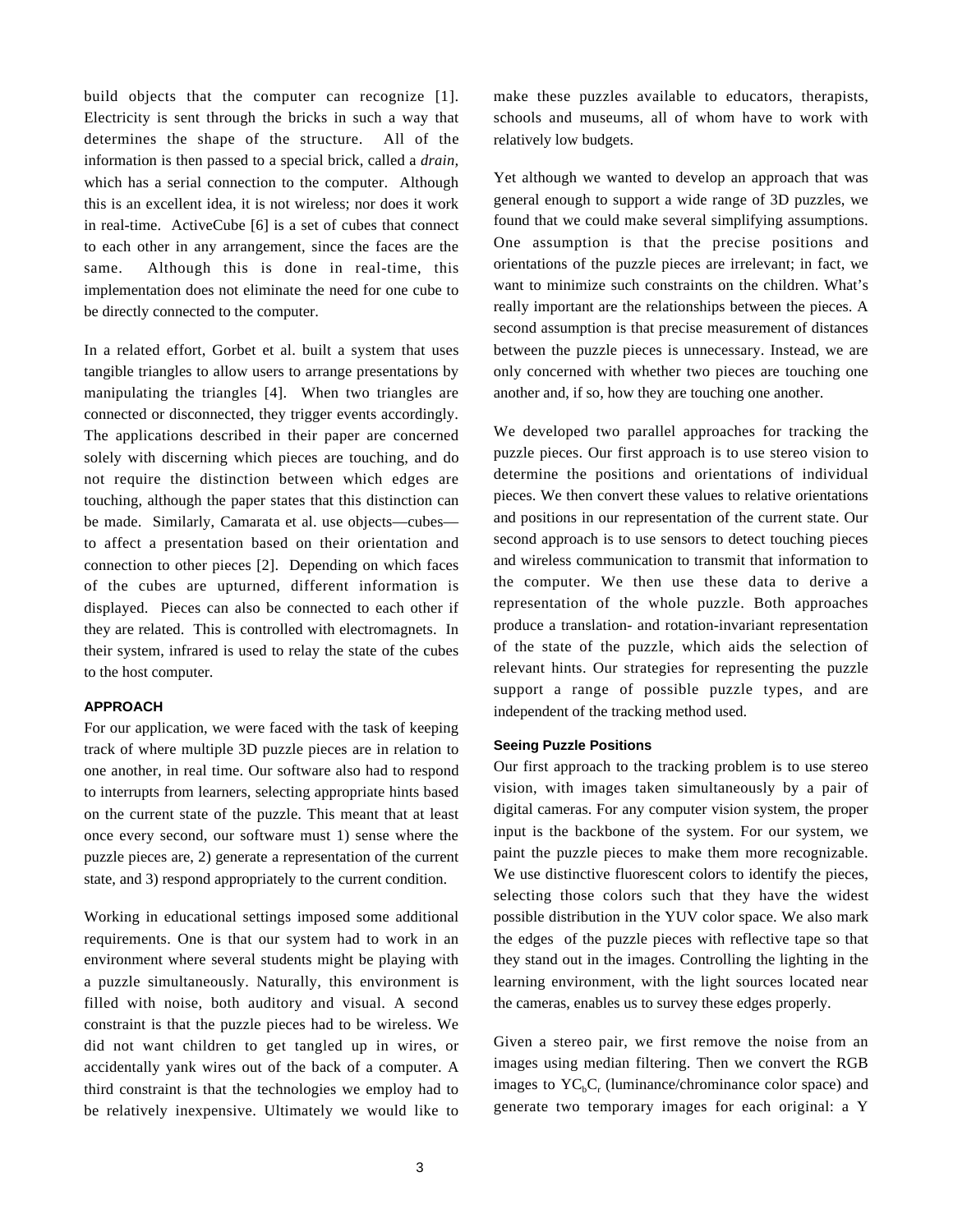image, containing just the luminance values, and a  $C_bC_r$ image, containing just the chrominance values. Next, we perform the morphological operation of erosion on the Y images, which causes the bright areas to shrink. This reduces the apparent width of the tape on the puzzle edges, making those edges more defined.

The next step is feature extraction. We first detect the eroded edges in the Y images using the Sobel gradient method, applying two 3x3 kernels that detect horizontal and vertical gradients respectively. We then use Harris corner detection to find corner points in the image. These corners and edges define the boundaries of the polygonal faces of the puzzle pieces. Then, the color in the center of each polygon (found in the  $C_bC_r$  image) determines which puzzle piece that polygon belongs to. Because the colors captured are bound to vary, as shown in figure 1, we use nearest neighbors to find the best match in the  $C_bC_r$  color space. We then use these results to tag the corner points with puzzle piece identifiers.



Figure 1: due to a variety of factors, colors in the images will diverge from the colors being sought.

With the corners detected, the next problem is correlation of the stereo pair. We do cross-correlation based on intensity by comparing local neighborhoods of corners. As a neighborhood, a small window of pixels centered around the corner is considered. Epipolar geometry aids the search for corresponding points, reducing the search space from the entire second image to a single epipolar line. So, each pixel in the reference image is compared with pixels along the epipolar lines in other image. The comparison measure is obtained as follows:

$$
C = \sum_{i=-N}^{N} \sum_{j=-N}^{N} (I(x-i, y-j) - \hat{I}) (I'(x'-i, y'-j) - \hat{I}')
$$

where I and I' are the intensity values at a certain point, and Î and Î' are the mean intensity values of the considered neighborhood. For a corner located at **(x,y)**, this means that the corner in the other image will have coordinates located in the interval  $[\mathbf{x}-\mathbf{w}_i, \mathbf{x}+\mathbf{w}_i] \notin [\mathbf{y}-\mathbf{h}_i, \mathbf{y}+\mathbf{h}_i]$ , a small portion of the overall image. For each point found in both stereo images, we calculate the three dimensional world coordinates using:

$$
X = \frac{D(xL + xR)}{2(xL - xR)}
$$

$$
Y = \frac{Dy}{xL - xR}
$$

$$
Z = \frac{Df}{xL - xR}
$$

where **xL** and **xR** are the **x** coordinates for an image point in the left and right images respectively, **D** is the separation between the cameras' centers and the constant **f** is the focal length of the camera.

The final step is to determine the position and orientation of each piece based on the positions of the corners. We apply affine transformations to the corner points, rotating and shifting the values until we achieve a reasonable match with our internal representation of the puzzle piece. These position and orientation values help us to determine which pieces are touching and how.

### **Sensing Puzzle Positions**

Our second approach to the tracking problem is to use sensors within the puzzle pieces to detect their condition. Although we experimented with strategies for sensing absolute positions and orientations of the puzzle pieces, we were not able to detect these values with the required level of accuracy. However, we are able to detect which puzzle pieces are touching one another, and how.

We extended Anderson et al.'s approach for computational building blocks [1], which uses touching pieces to generate a current that can be detected by the sensors. But instead of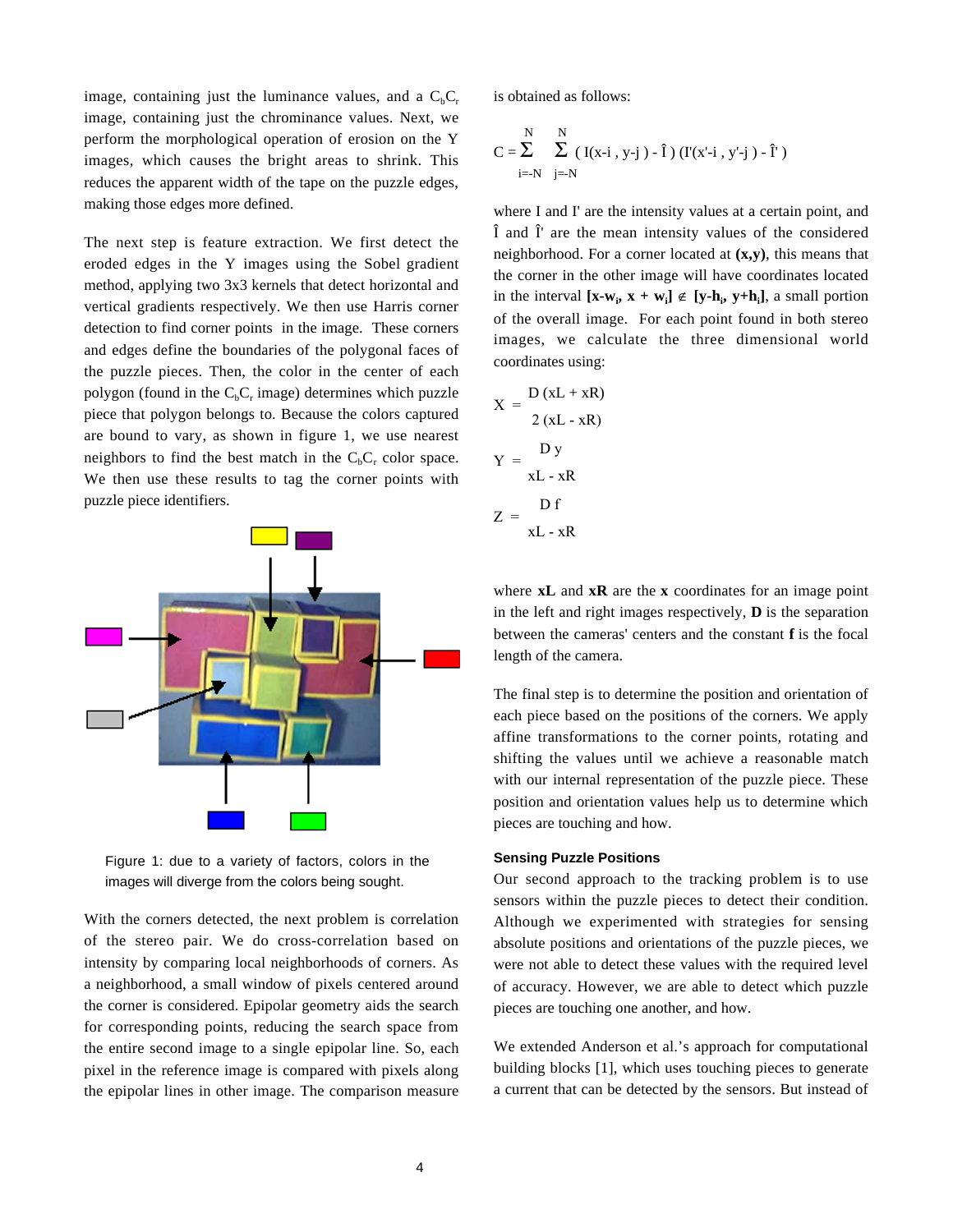transmitting this information along wires, we use wireless communications via radio frequency (RF) transceivers to send information about the state of each puzzle piece to the computer.

We use a configuration similar to the one shown in figure 2. Two touching puzzle pieces complete a circuit, which allows the passage of an electrical current through a current sensor. By placing distinct resistors at each possible circuit, we can tell which sides of which pieces are adjacent to each other. With additional resistors, we can detect relative orientation as well. The current sensor inputs data to a Basic Stamp, which then formats a message and sends it to the computer through the RF transceiver. The setup of the leads on the outside of the pieces ensures that every adjacency will be sensed twice, once by each of the two pieces. These face-to-face relations then lead to a representation of the current puzzle state.



Figure 2: two touching faces complete a circuit. The resulting current is detected by the sensor, interpreted by the Basic Stamp, and transmitted to the computer.

# **Representing Puzzle State**

In order to provide appropriate hints and responses to what the children are doing, the tracking data must produce a rotation- and translation-invariant representation of the state of the puzzle. For most 3D puzzles, we are only concerned with pieces that touch one another, face to face; disjoint puzzle pieces are not yet part of the puzzle, and so we don't really care where they are. In addition, we are only concerned with how they touch in general: precise measurements are not required. Therefore, it is sufficient to represent these relationships only, and then combine them in a unique way. For this, we use a variation of our representation of 2D puzzle states [12].

For puzzles that have only one solution, this representation is sufficient. However, some puzzles such as the Soma cube provide numerous ways of producing a solution. In these puzzles, it is the resulting shape that is most important. Therefore, we have developed a supplemental strategy that

allows us to quickly check the overall shape of the combined puzzle pieces. We describe both representations here.

*Face-to-Face Relationships.* We represent two touching faces on two different pieces with a string of the form:

# **p1.f1.p2.f2.angle.relation**

We presume that in a puzzle with **n** pieces, each puzzle piece has been assigned an identifier, and that these identifiers may be ordered such that  $P_1 \leq P_2 \leq ... \leq P_n$ . If  $P_i = P_{i+1}$ , then the pieces are identical and therefore interchangeable in the solution. Then  $\mathbf{p}_1$  and  $\mathbf{p}_2 \in [\mathbf{P}_1, \mathbf{P}_2, \mathbf{P}_3]$ … **Pn**] identify the touching puzzle pieces. We also presume that each puzzle piece **p**<sub>i</sub> is made up of **m**<sub>i</sub> polygonal faces, each of which is labeled with an identifier such that  $\mathbf{p}_i \cdot \mathbf{F}_1 \leq \mathbf{p}_i \cdot \mathbf{F}_2 \leq \ldots \leq \mathbf{p}_i \cdot \mathbf{F}_{mi}$ . In this case, faces that have the same identifier represent symmetry in the piece, allowing for alternative orientations. For example, a cube may be turned any of six ways and still yield the same result. Then  $f_1 \in [\mathbf{p}_1 \cdot \mathbf{F}_1, \ \mathbf{p}_1 \cdot \mathbf{F}_2, \ \dots \ \mathbf{p}_1 \cdot \mathbf{F}_{m1}]$  and  $f_2 \in [\mathbf{p}_2 \cdot \mathbf{F}_1,$  $\mathbf{p}_2 \cdot \mathbf{F}_2$ , ...  $\mathbf{p}_2 \cdot \mathbf{F}_{m2}$  represent the faces that are touching on pieces  $p_1$  and  $p_2$  respectively. In our string representation, we require that  $\mathbf{p}_1 \leq \mathbf{p}_2$ ; and if  $\mathbf{p}_1 = \mathbf{p}_2$ , then  $\mathbf{f}_1 \leq \mathbf{f}_2$ . This ensures that there is exactly one representation of each possible face-to-face relationship.

Every face of every puzzle piece has an orientation vector which is used to determine how that face is turned relative to another face. If face  $f_1$  has an orientation vector  $v_1$ , and face  $f_2$  has an orientation vector  $v_2$ , then **angle** in the string representation indicates the angle from  $v_1$  to  $v_2$ . This value may be quantized to eliminate small measurement errors and represent relevant changes in orientation only.

Finally, two faces can touch any one of several different ways. The ways that these faces can touch is most generally represented by the 2D topological relationships used in mapping systems [3]. We represent this in the string with **relation**, which can take on any one of the eight possible topological relationships, as shown in figure 3.

Our string representation yields a single substring for every possible 3D face-to-face relationship. Given a set of these substrings, we can produce a unique string representation of the puzzle's current state by sorting and then concatenating the substrings. We may then examine this state by looking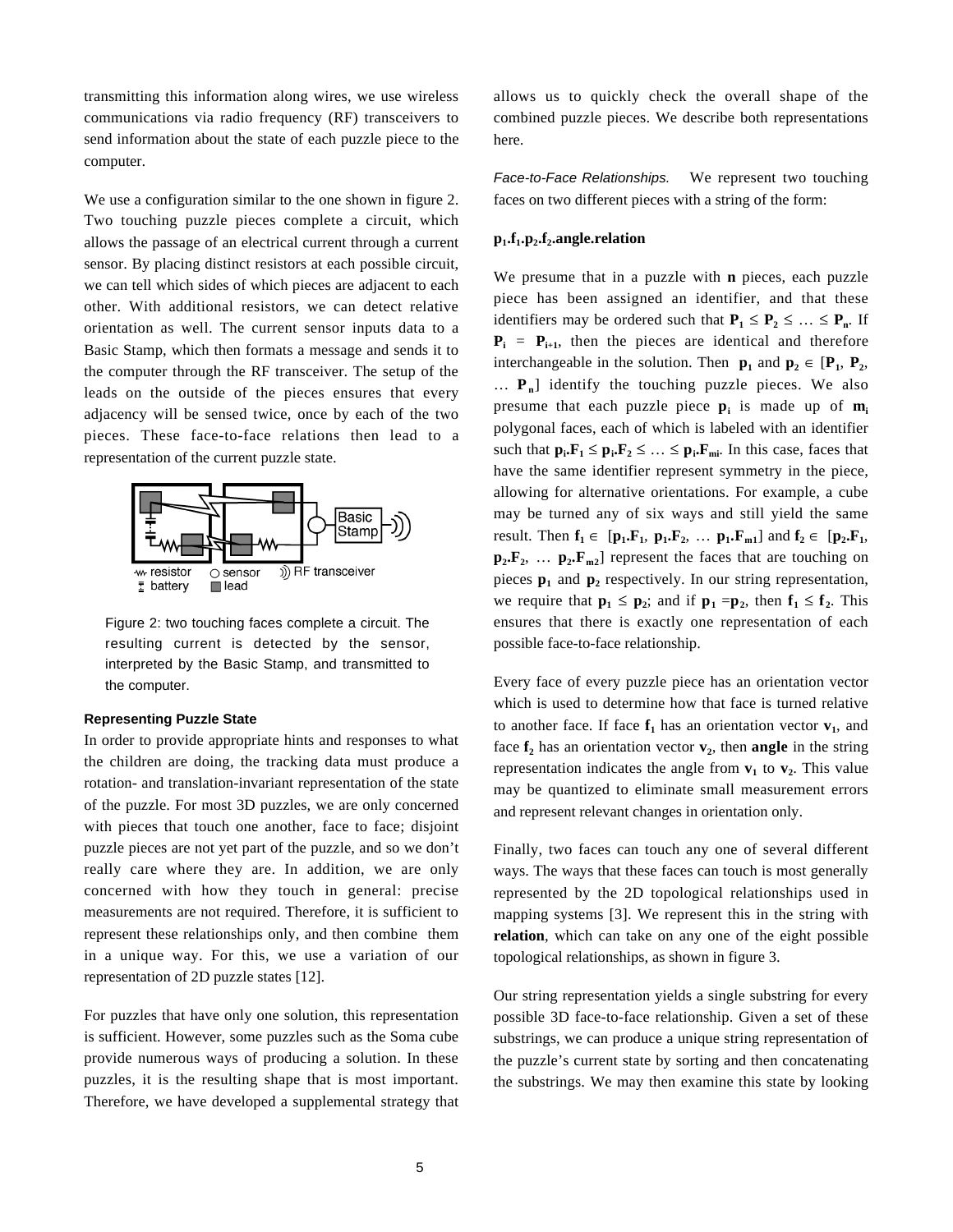**Relation Code Example** Relationship  $\frac{1}{2}$  disjoint 1 | WAXAANDANY | A meets B 2  $\sqrt{2}$  A contains B 3 A contains B and A meets B 4 | NEWSAW | B contains A 5 B contains A and A meets B 6 | **WAXABINY** A intersects B 7 A coincides with B

for the presence or absence of particular relationships

required in the final solution.

Figure 3: eight possible face-to-face relationships and their codes.

*Voxel Space Representation.* For puzzles in which the overall shape of the solution is more important than face-toface relationships, we need a volumetric representation of the space. Voxels are the best choice for puzzles whose pieces are composed of cubes or box-like pieces. Given the face-to-face relationships, it is trivial to build a volumetric representation of the touching pieces. To ensure a unique representation of the puzzle state, we translate the voxel

model to align its origin with that of piece  $P_1$ , and rotate the voxel model to align its axes with those of piece  $P_1$ .

### **IMPLEMENTATION**

For our first 3D puzzle, we decided to implement the Soma cube, invented by the Danish poet and inventor Piet Hein [9]. The seven pieces of the Soma Cube are the set of all irregular shapes formed by no more than four face-joined cubes (polycubes) as shown in figure 4. Hein first defined this set of pieces, then discovered that they could be put together to form a 3x3x3 cube. In fact, there are 240 possible ways to do this. As with the Tangram, there are many other figures that can be created with the Soma puzzle pieces as well.



Figure 4: seven pieces of the Soma cube represent all irregular combinations of no more than 4 polycubes.

The Soma cube puzzle has actually generated a great deal of interest in the mathematics community, particularly in the area of combinatorics [10, 18]. Apparently, significant solution hints may be found by looking at the parity of the cube, and by treating it as a partitioning problem.

For this puzzle, we decided to implement two versions: one that uses stereo vision to track the puzzle pieces, and another that uses sensors to detect face-to-face relationships. We have not yet decided which approach is better for this puzzle. Yet our strategy for representing the current puzzle state, and the set of hints, are the same for both versions. In both cases, the goal is to construct a 3x3x3 cube using the seven Soma cube puzzle pieces.

#### **Stereo Vision Version**

To help distinguish the Soma puzzle pieces from one another, we painted them with seven different colors: red, green, blue, yellow, magenta, gray and orange. The color selection was based on their distribution in YUV space. We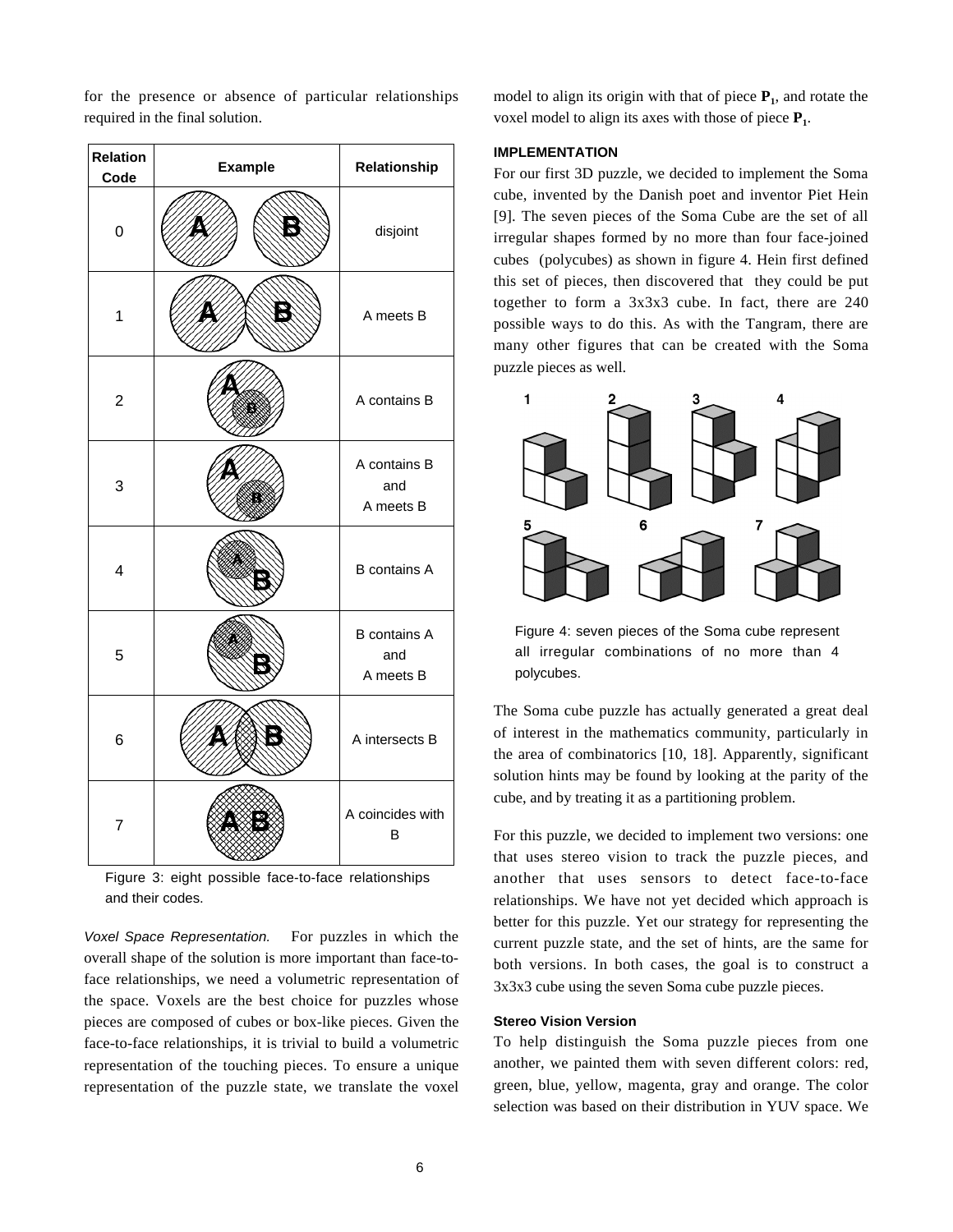then marked the edges with reflecting tape, enabling us to survey edges properly.



(a) Original image



(b) Eroded image



(c) Detected corners superimposed on results of edge detection

Figure 5: sequence of image processing operations used to find corners for stereo correlation.

Figure 5 shows some of the image processing steps taken to derive the puzzle pieces' positions and orientations in

space. Although we have been discussing operations on one pair of stereo images, we actually need to have multiple pairs of cameras capturing images simultaneously. This is because computer vision suffers from the problem of obscuration. Although six orthogonally positioned pairs of cameras would be optimal, we have found that two pairs of cameras, mounted overhead, are generally sufficient.

The information returned by our algorithms is converted to our Soma puzzle representation as described in the section below.

### **Sensor Version**

Using cardboard boxes to construct the Soma cube, we place a Basic Stamp and radio frequency transceiver in each of the seven pieces. Attached to the Basic Stamp is a current sensor for each face of the piece. In order to achieve greater accuracy, we consider each outward facing side of a polycube to be a separate face on the puzzle piece; and so, each Soma puzzle piece has either 14 or 18 faces.

Each current sensor detects an initially incomplete circuit which is completed when two pieces touch. We have arranged the leads such that each face has the potential to complete one of two possible circuits, as shown in figure 6. In this arrangement, opposite passive leads are connected by a wire, a battery, and resistors. Each side also contains one set of active leads, which are attached to the sensor and Basic Stamp.



Figure 6: arrangement of leads on each face of the Soma Cube. Solid lines = active leads, dashed lines = passive leads.

When the active leads of one piece touch the passive leads of another, a circuit is completed. The current sensor detects the current on the circuit to determine which side of which piece is being touched. The rotation is also determined this way. Since all possible circuits will have different amperage, 90/270 degree rotations are easily differentiated from the 0/180 degree rotation. To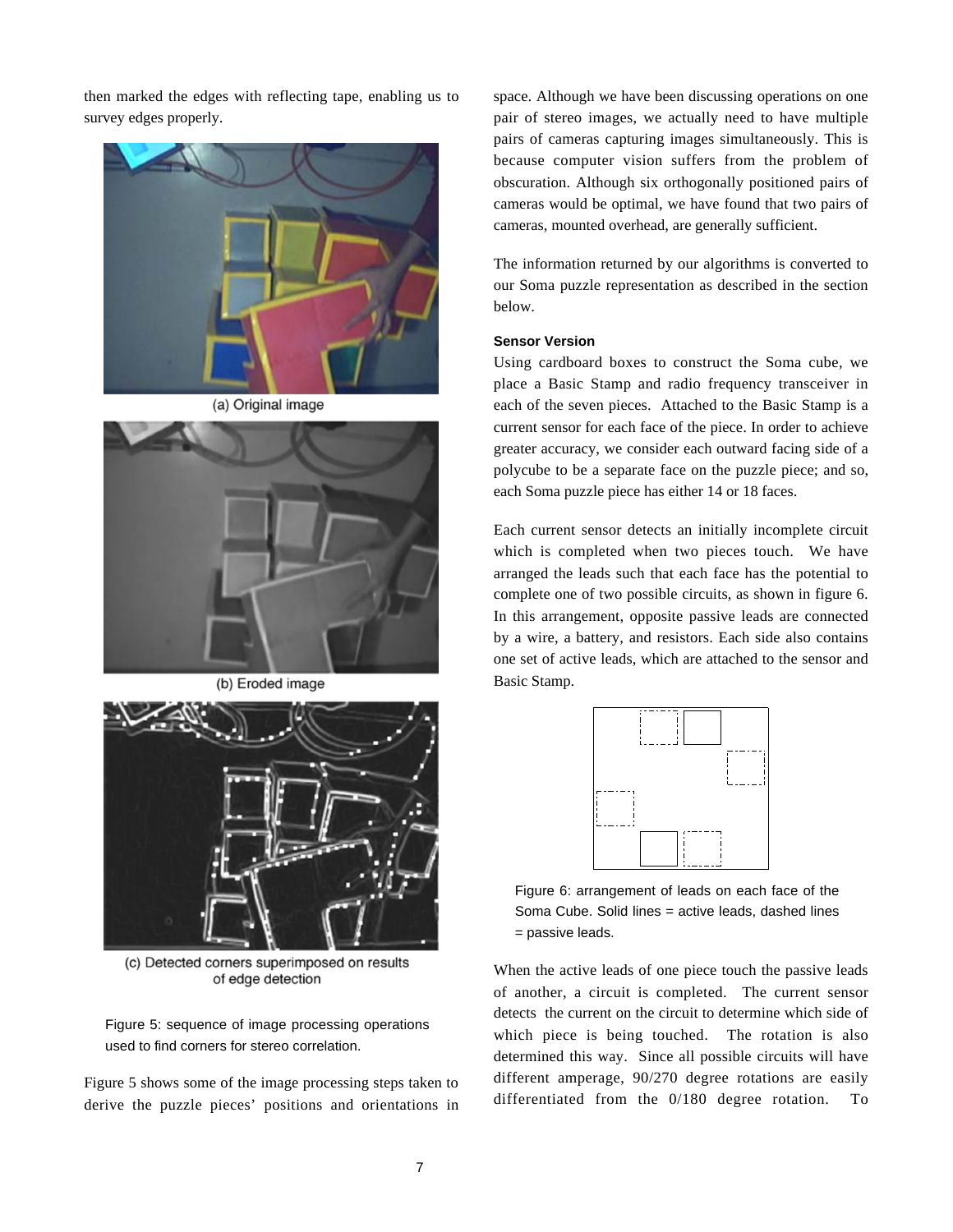differentiate the 0 degree rotation from the 180 degree rotation, and 90 from 270, an extra resistor is put into the circuit on the active leads half. This resistor will affect the amperage of the 180/270 degree rotations, but not the 0/90.

The Basic Stamp interprets the current data as adjacency information, and then transmits it to the computer via the radio frequency transceiver. The setup of the leads on the outside of the pieces ensures that every adjacency will be sensed by the two pieces. However, we eliminate the duplication by having only the lower-ID piece transmit that adjacency. This information readily translates to our faceto-face representation.

# **Soma Puzzle Representations**

With 240 possible solutions, we need a volumetric representation of both the current state and solution state. Because the Soma cube pieces are built from polycubes, a voxel model is ideal for this puzzle. However, the transition from tracking information to this representation requires several intermediate representations. These include the face-to-face representations described earlier, internal models of the 3D puzzle pieces, and translation- and rotation-invariant voxel models.

*Representing 3D Puzzle Pieces.* We identify the seven pieces of the Soma cube using the numbers typically used in the literature and shown in figure 4. Three or four polycubes, arranged on a grid, define the local geometry of each Soma puzzle piece. For simplicity, we define the grid such that each polycube is unit size. Then, the position of a polycube in the model may be indicated by a coordinate triple (x, y, z) representing the location of its lower-left corner. Our representation of each Soma puzzle piece's local geometry therefore consists solely of three or four coordinate triples.

In order to represent puzzle pieces that are touching, we must map these local coordinates to a common coordinate frame. Although we do store an absolute position  $(x, y, z)$ and orientation (angles  $\theta$  and  $\phi$  about the x and y axes respectively) for each puzzle piece in the stereo vision version, we need a representation of the world that is translation- and rotation-invariant. For this representation, we use the position and orientation of the piece with the lowest-valued identifier (typically  $P_1$ ) to define this common coordinate frame. The origin of the frame corresponds to the origin of this piece, and the axes of the frame are aligned with the axes of this piece. Then, we store a rotation matrix and translation matrix for each puzzle piece to achieve this mapping. These matrices are used later on to create the voxel model described below.

*Face-to-Face Relationships.* For the Soma cube puzzle, we use the face-to-face representation to derive 3D puzzle information for the sensor-based puzzle only.



Figure 7: face labels relate to the geometry of the Soma cube puzzle pieces.

We have tried to pack as much relevant information as possible about the 3D puzzle state into this representation. Each face on a puzzle piece is labeled with a coordinate triple representing the location of its corresponding polycube, concatenated with a representation of where the face appears on the polycube:  $R(ight)$ ,  $L(eff)$ ,  $T(op)$ , B(ottom), N(ear), or F(ar). Figure 7 shows some of the face labels for piece  $P_1$ .

For the Soma cube, the only valid angles of orientation between touching faces are increments of 90 degrees. We use orientation vectors corresponding to the **j** vector (y axis) on the 3D model for all R(ight) and L(eft) faces, and to the **i** vector (x axis) for all other faces. Furthermore, the only relevant relationship between faces is 7 (i.e. the two faces are coincident). Figure 8 gives the pseudo-code for deriving the rotation (R) and translation (T) matrices that align puzzle piece  $p_2$  with  $p_1$ ., and position  $p_2$  within the voxel model.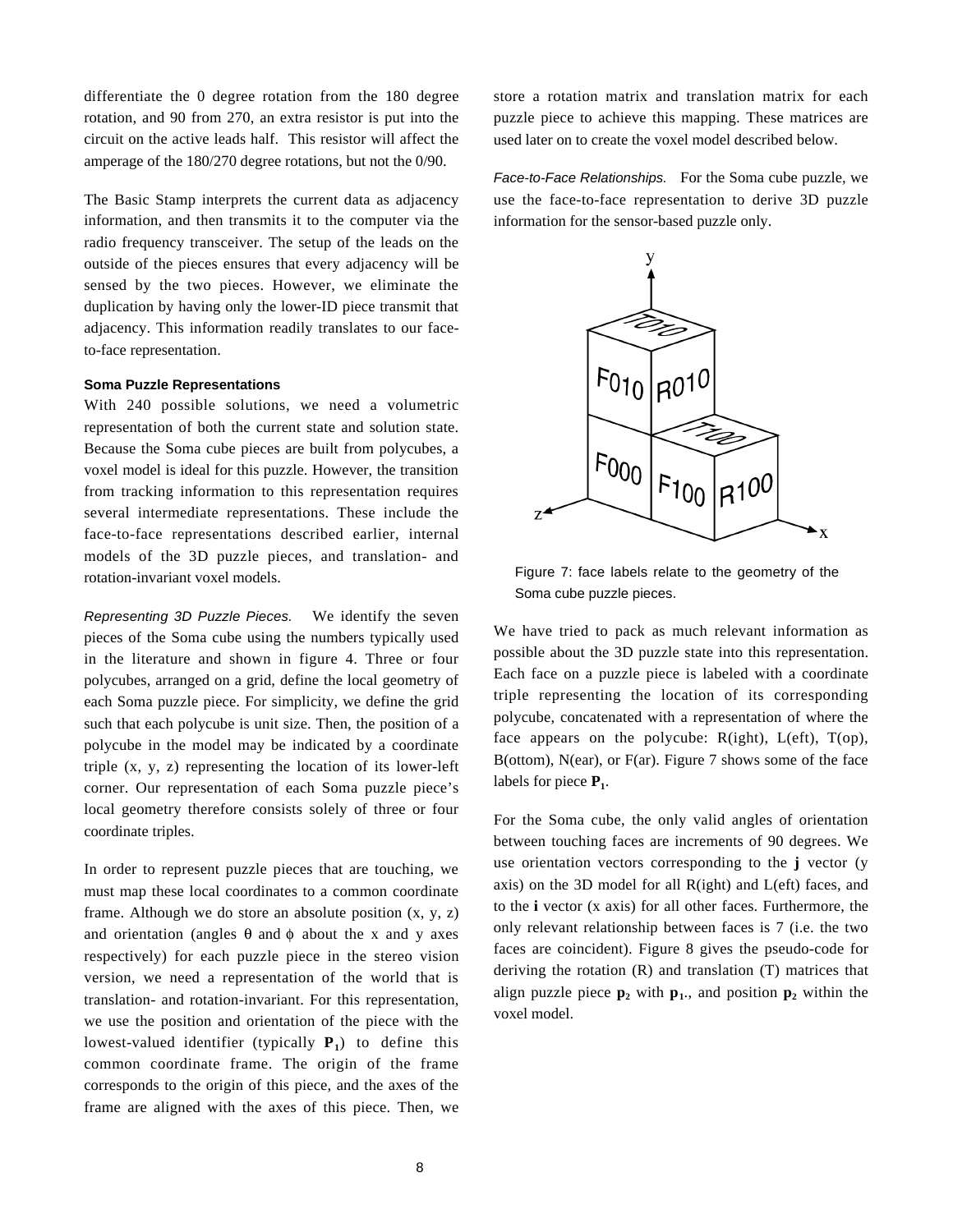```
Align ( p1, f1, p2, f2, angle, relation, R1, T1 // input values
      R2, T2) \frac{1}{2} output matrices for p2
{
      // use angle to determine first rotation
       R2 = rotation by –angle about axis normal to the face
      // use table to determine second rotation;
      // concatenate to first rotation
       R2 = R2 * rotation to align normals to p1 and p2
      // apply R2 to local coordinates of face f2
      f2' = R2 * f2// calculate offset needed to align p1 and p2
      T2 = f2' - f1// concatenate p1's transformation matrices
       R2 = R2 * R1T2 = T2 * T1
```
}

Figure 8: pseudo-code for aligning puzzle piece p2 with p1, given their face-to-face relationship.

*Voxel Space Representation.* We represent both the current state and the solution state of the Soma cube with voxel models. Once again, each unit in the voxel grid corresponds to the size of a single polycube. Because we are only interested in puzzle pieces that have been put together (i.e. are touching), the current state only represents clusters of touching Soma puzzle pieces. This means that the current state may actually be represented by up to three voxel models. Yet this actually simplifies our representation. For any voxel model, the piece with the lowest ID value defines the coordinate frame. Subsequent pieces have relative orientations in 90 degree increments and offsets expressed in polycube units. We do not have to worry about free rotations or polycubes that are not aligned with grid boundaries.

Voxel models are created dynamically, with dimensions corresponding to the bounding box about the set of touching pieces. Then, each voxel is either filled (i.e. contains a polycube) or empty. A filled voxel specifies which Soma cube puzzle piece fills that space. This helps to determine which hint is appropriate when one is requested.

### **Guide on the Side**

We generate our voxel model(s) of the current state approximately once every second. If the current state is represented by a single 3x3x3 voxel model in which each voxel is occupied, then the solution has been found and congratulations are offered. Otherwise, the current state can be used to trigger a hint. Our basic hints are the following:

- The solution must be  $3x3x3$ ; remind users of this if the voxel model extends beyond these dimensions in any direction.
- Disjoint voxels cannot be filled by any of the Soma cube pieces; remind users of this if these are the only unfilled spaces.
- Sometimes there will be a space where a piece could fit, but the user just doesn't see it; suggest turning the piece around and trying to fit it in the available space.
- $P_5$ ,  $P_6$  and  $P_7$  are the most complex shapes, and have the smallest number of possible positions in the 3x3x3 cube; suggest putting these puzzle pieces together first.

We are also considering adding the following advanced hints:

- Using parity, one can prove that the central polycube of  $P_1$  cannot lie in any of the corners of the final cube [18]. Parity may also be used to determine whether the current locations of  $P_3$  and  $P_7$  will prevent a solution from being found.
- Viewing this as a set partitioning problem, one can evaluate a starting configuration and determine whether it will be possible to find a solution [10].

#### **CONCLUSIONS**

We have presented two alternative strategies for tracking 3D puzzle pieces, and have described translation- and rotation-invariant representations for the current state of a 3D puzzle. We have also described how these are implemented in two versions of the Soma cube puzzle. In the future, we plan to apply these techniques to a puzzle that has a single solution, such as the Tower of Hanoi. We also plan to apply this to puzzles used by occupational therapists to evaluate cognitive abilities of clients. Finally, we would like to explore other potential educational applications in the sciences.

# **ACKNOWLEDGMENTS**

We would like to thank the many people who have made invaluable contributions to this project. This research is based upon work supported by the National Science Foundation under Grant No. 9984385, and by a grant from PSC-CUNY.